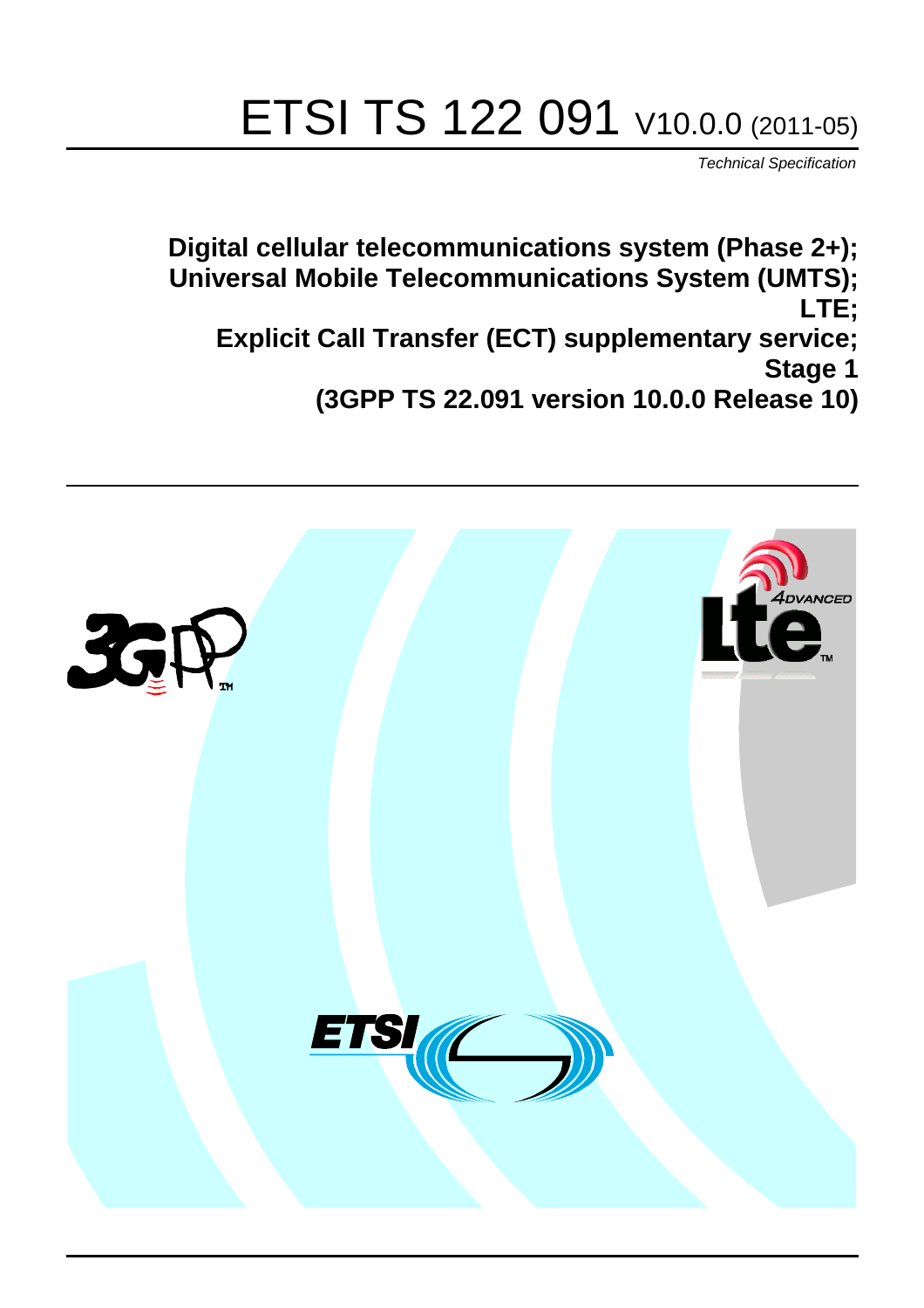Reference RTS/TSGS-0122091va00

> Keywords GSM, LTE, UMTS

> > *ETSI*

#### 650 Route des Lucioles F-06921 Sophia Antipolis Cedex - FRANCE

Tel.: +33 4 92 94 42 00 Fax: +33 4 93 65 47 16

Siret N° 348 623 562 00017 - NAF 742 C Association à but non lucratif enregistrée à la Sous-Préfecture de Grasse (06) N° 7803/88

#### *Important notice*

Individual copies of the present document can be downloaded from: [http://www.etsi.or](http://www.etsi.org/)g

The present document may be made available in more than one electronic version or in print. In any case of existing or perceived difference in contents between such versions, the reference version is the Portable Document Format (PDF). In case of dispute, the reference shall be the printing on ETSI printers of the PDF version kept on a specific network drive within ETSI Secretariat.

Users of the present document should be aware that the document may be subject to revision or change of status. Information on the current status of this and other ETSI documents is available at <http://portal.etsi.org/tb/status/status.asp>

If you find errors in the present document, please send your comment to one of the following services: [http://portal.etsi.org/chaircor/ETSI\\_support.asp](http://portal.etsi.org/chaircor/ETSI_support.asp)

#### *Copyright Notification*

No part may be reproduced except as authorized by written permission. The copyright and the foregoing restriction extend to reproduction in all media.

> © European Telecommunications Standards Institute 2011. All rights reserved.

**DECT**TM, **PLUGTESTS**TM, **UMTS**TM, **TIPHON**TM, the TIPHON logo and the ETSI logo are Trade Marks of ETSI registered for the benefit of its Members.

**3GPP**TM is a Trade Mark of ETSI registered for the benefit of its Members and of the 3GPP Organizational Partners. **LTE**™ is a Trade Mark of ETSI currently being registered

for the benefit of its Members and of the 3GPP Organizational Partners.

**GSM**® and the GSM logo are Trade Marks registered and owned by the GSM Association.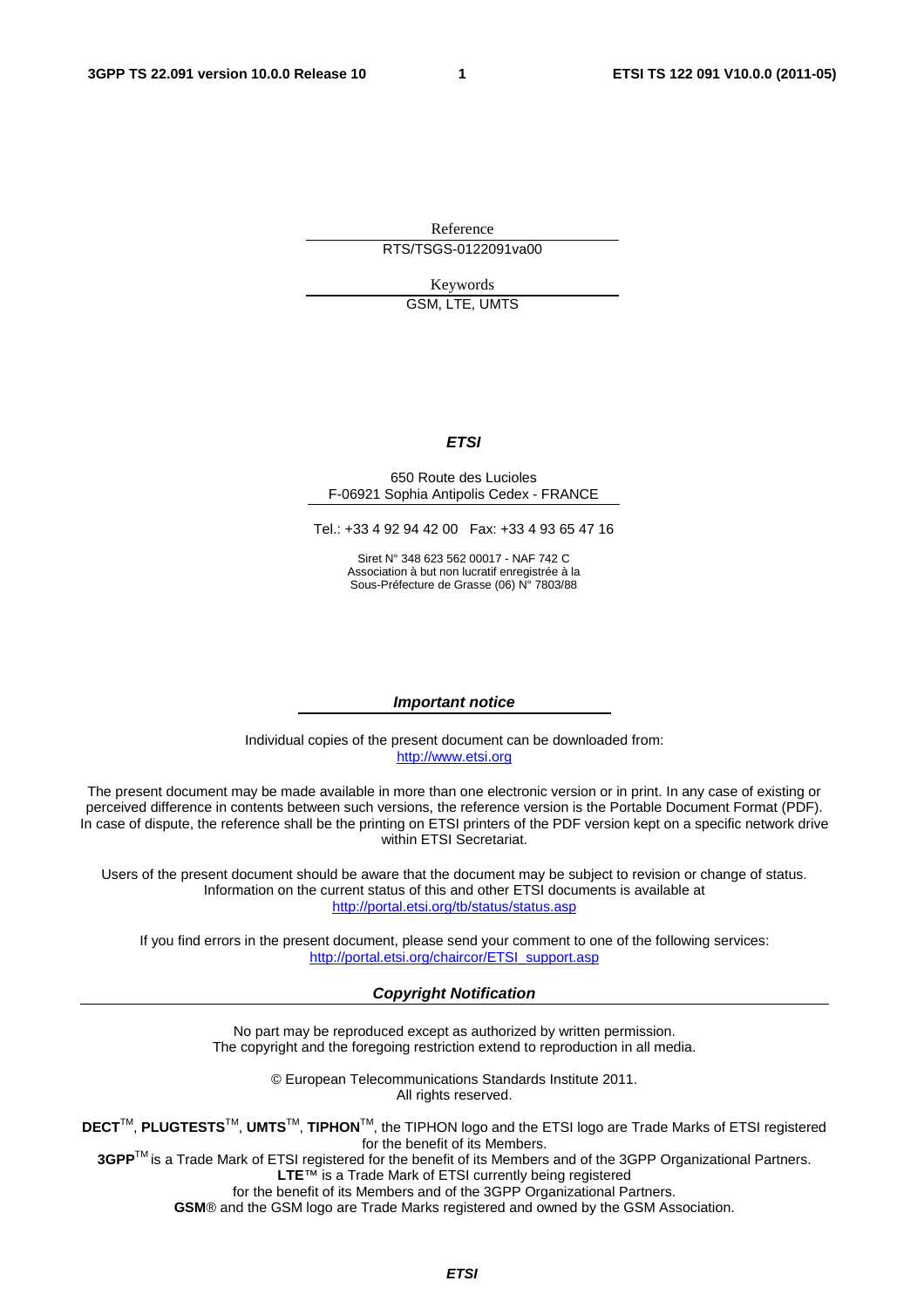# Intellectual Property Rights

IPRs essential or potentially essential to the present document may have been declared to ETSI. The information pertaining to these essential IPRs, if any, is publicly available for **ETSI members and non-members**, and can be found in ETSI SR 000 314: *"Intellectual Property Rights (IPRs); Essential, or potentially Essential, IPRs notified to ETSI in respect of ETSI standards"*, which is available from the ETSI Secretariat. Latest updates are available on the ETSI Web server (h[ttp://webapp.etsi.org/IPR/home.asp\).](http://webapp.etsi.org/IPR/home.asp)

Pursuant to the ETSI IPR Policy, no investigation, including IPR searches, has been carried out by ETSI. No guarantee can be given as to the existence of other IPRs not referenced in ETSI SR 000 314 (or the updates on the ETSI Web server) which are, or may be, or may become, essential to the present document.

### Foreword

This Technical Specification (TS) has been produced by ETSI 3rd Generation Partnership Project (3GPP).

The present document may refer to technical specifications or reports using their 3GPP identities, UMTS identities or GSM identities. These should be interpreted as being references to the corresponding ETSI deliverables.

The cross reference between GSM, UMTS, 3GPP and ETSI identities can be found under [http://webapp.etsi.org/key/queryform.asp.](http://webapp.etsi.org/key/queryform.asp)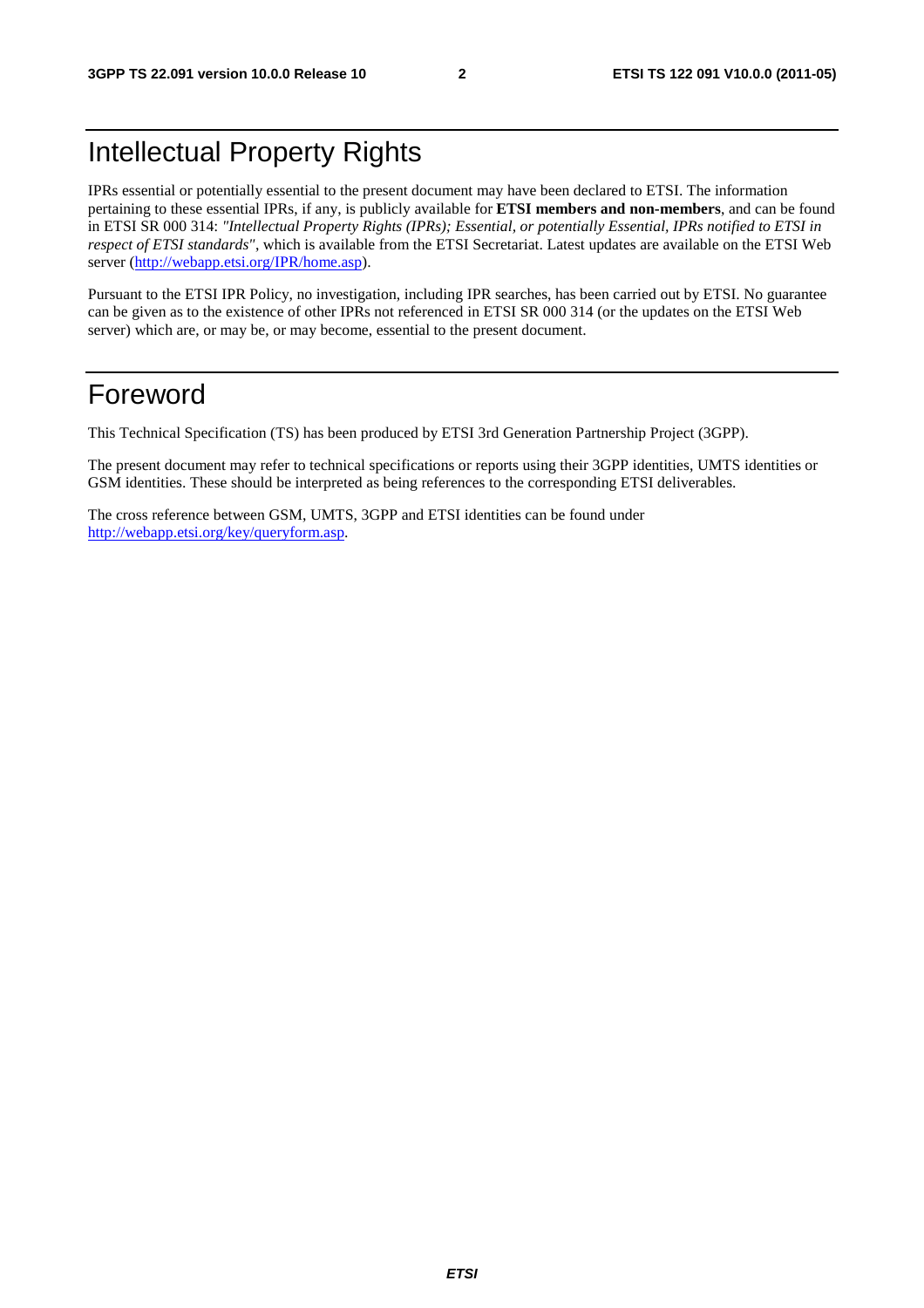$\mathbf{3}$ 

# Contents

| 1            |                                                                                                 |  |  |  |  |  |  |  |
|--------------|-------------------------------------------------------------------------------------------------|--|--|--|--|--|--|--|
| 2            |                                                                                                 |  |  |  |  |  |  |  |
| 3            |                                                                                                 |  |  |  |  |  |  |  |
| 3.1          |                                                                                                 |  |  |  |  |  |  |  |
| 3.2          |                                                                                                 |  |  |  |  |  |  |  |
| 4<br>4.1     |                                                                                                 |  |  |  |  |  |  |  |
|              |                                                                                                 |  |  |  |  |  |  |  |
| 5            |                                                                                                 |  |  |  |  |  |  |  |
| 5.1<br>5.2   |                                                                                                 |  |  |  |  |  |  |  |
| 5.3          |                                                                                                 |  |  |  |  |  |  |  |
| 5.4          |                                                                                                 |  |  |  |  |  |  |  |
| 5.5          |                                                                                                 |  |  |  |  |  |  |  |
| 5.6          |                                                                                                 |  |  |  |  |  |  |  |
| 5.7          |                                                                                                 |  |  |  |  |  |  |  |
| 5.8          |                                                                                                 |  |  |  |  |  |  |  |
| 5.9<br>5.10  |                                                                                                 |  |  |  |  |  |  |  |
|              |                                                                                                 |  |  |  |  |  |  |  |
| 6            |                                                                                                 |  |  |  |  |  |  |  |
| 7            |                                                                                                 |  |  |  |  |  |  |  |
| 8            |                                                                                                 |  |  |  |  |  |  |  |
| 8.1          |                                                                                                 |  |  |  |  |  |  |  |
| 8.2          |                                                                                                 |  |  |  |  |  |  |  |
| 8.3          |                                                                                                 |  |  |  |  |  |  |  |
| 8.4          |                                                                                                 |  |  |  |  |  |  |  |
| 8.5<br>8.6   |                                                                                                 |  |  |  |  |  |  |  |
| 8.7          |                                                                                                 |  |  |  |  |  |  |  |
| 8.8          |                                                                                                 |  |  |  |  |  |  |  |
| 8.9          |                                                                                                 |  |  |  |  |  |  |  |
| 8.10         |                                                                                                 |  |  |  |  |  |  |  |
| 8.11         |                                                                                                 |  |  |  |  |  |  |  |
| 8.12         |                                                                                                 |  |  |  |  |  |  |  |
| 8.13         |                                                                                                 |  |  |  |  |  |  |  |
| 8.14<br>8.15 |                                                                                                 |  |  |  |  |  |  |  |
| 8.16         | Barring of all Outgoing International Calls except those direct to the Home PLMN Country (BOIC- |  |  |  |  |  |  |  |
|              |                                                                                                 |  |  |  |  |  |  |  |
| 8.17         |                                                                                                 |  |  |  |  |  |  |  |
| 8.18         | Barring of Incoming Calls when roaming outside the home PLMN country (BIC-Roam)12               |  |  |  |  |  |  |  |
| 8.19         |                                                                                                 |  |  |  |  |  |  |  |
| 9            |                                                                                                 |  |  |  |  |  |  |  |
|              | Deviations of PLMN ECT to the ISDN specifications of ECT13<br><b>Annex A (informative):</b>     |  |  |  |  |  |  |  |
| A.1          |                                                                                                 |  |  |  |  |  |  |  |
| A.2          |                                                                                                 |  |  |  |  |  |  |  |
|              |                                                                                                 |  |  |  |  |  |  |  |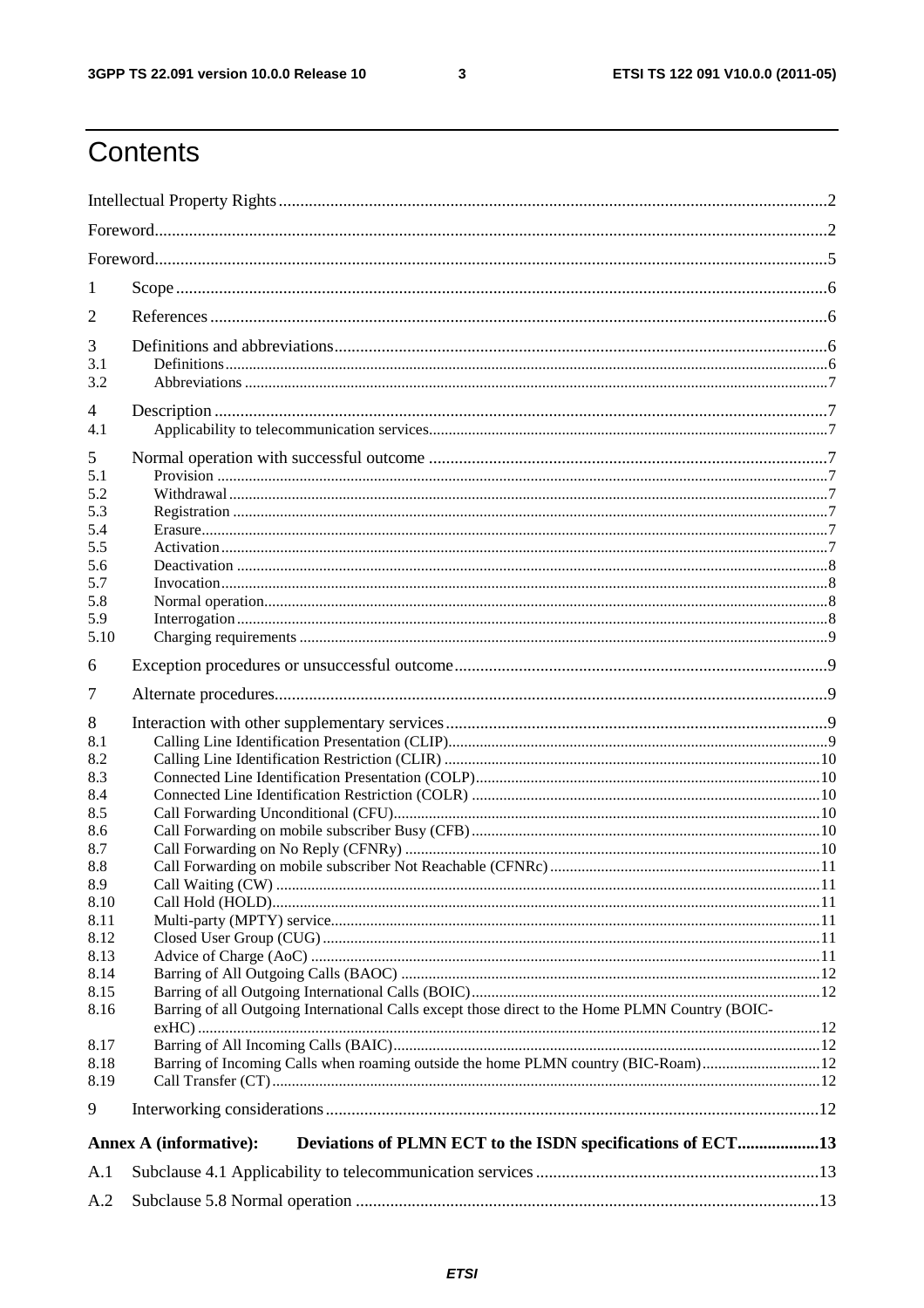$\overline{\mathbf{4}}$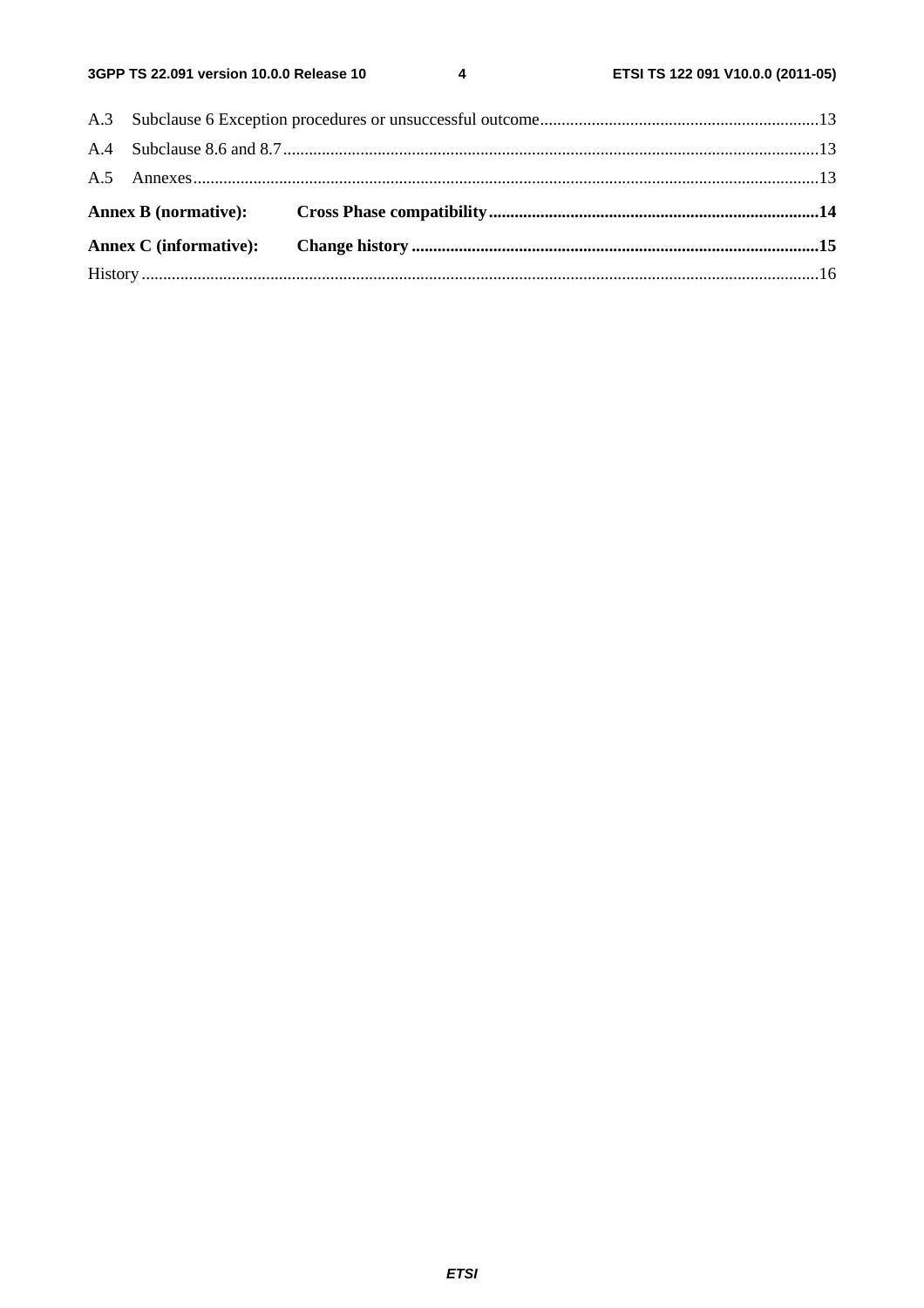# Foreword

This Technical Specification has been produced by the 3<sup>rd</sup> Generation Partnership Project (3GPP).

The contents of the present document are subject to continuing work within the TSG and may change following formal TSG approval. Should the TSG modify the contents of the present document, it will be re-released by the TSG with an identifying change of release date and an increase in version number as follows:

Version x.y.z

where:

- x the first digit:
	- 1 presented to TSG for information;
	- 2 presented to TSG for approval;
	- 3 or greater indicates TSG approved document under change control.
- y the second digit is incremented for all changes of substance, i.e. technical enhancements, corrections, updates, etc.
- z the third digit is incremented when editorial only changes have been incorporated in the document.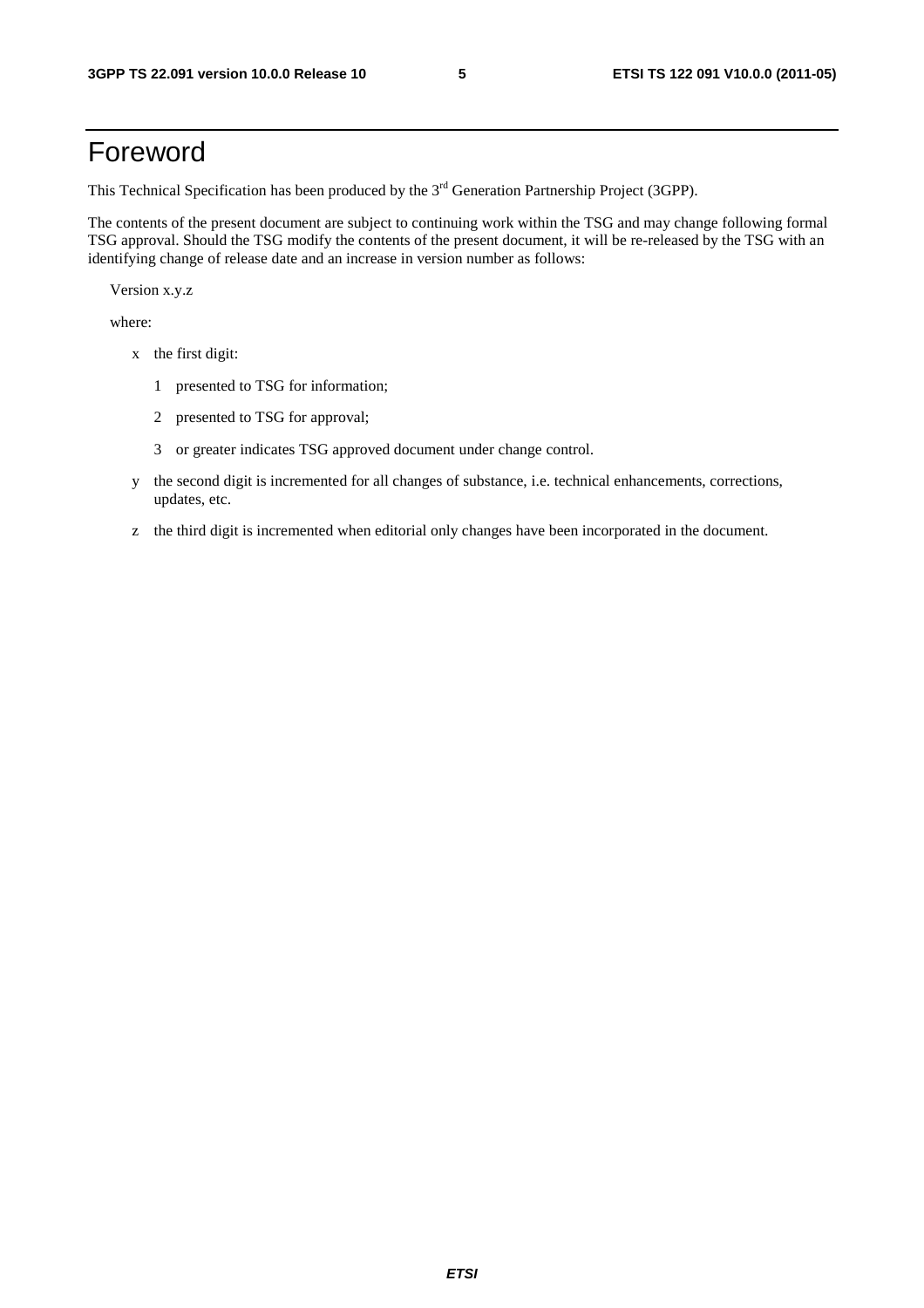#### 1 Scope

The present document specifies the stage 1 description of Explicit Call Transfer (ECT) from the service subscriber's and user's points of view, in particular:

- the procedures for normal operation with successful outcome;
- the action to be taken in exceptional circumstances;
- the interaction with other supplementary services.

The present document does not deal with the Man-Machine Interface (MMI) requirements, but makes reference to the appropriate Technical Specifications.

The charging principles applied to ECT are established in the present document in terms of the charging information required to be collected. Any subsequent charging implications are outside of the scope of the present document.

Any interactions with other networks not dealt with in Clause 9 are outside the scope of the present document.

# 2 References

The following documents contain provisions which, through reference in this text, constitute provisions of the present document.

- References are either specific (identified by date of publication, edition number, version number, etc.) or non-specific.
- For a specific reference, subsequent revisions do not apply.
- For a non-specific reference, the latest version applies. In the case of a reference to a 3GPP document (including a GSM document), a non-specific reference implicitly refers to the latest version of that document *in the same Release as the present document*.
- [1] 3GPP TS 21.905: "Vocabulary for 3GPP Specifications".
- [2] 3GPP TS 22.030: " Man-Machine Interface (MMI) of the Mobile Station (MS)".

# 3 Definitions and abbreviations

#### 3.1 Definitions

For the purposes of the present document, the following definitions apply.

**Alerting state:** the remote subscriber is being informed of the call (i.e. the connection has not yet been established for that call).

**Answered state:** the connection has been established on the call to the remote subscriber.

**Subscriber A:** is the served mobile subscriber, the one who has subscribed to, and invokes the Explicit Call Transfer supplementary service.

**Subscriber B:** is the other party in one of subscribers A's calls. By convention, in the present document it is considered that the connection has been established on this call.

**Subscriber C:** is the other party in another of subscribers A's calls.

Subscriber D: is the forwarded-to subscriber of call forwarded by subscriber C.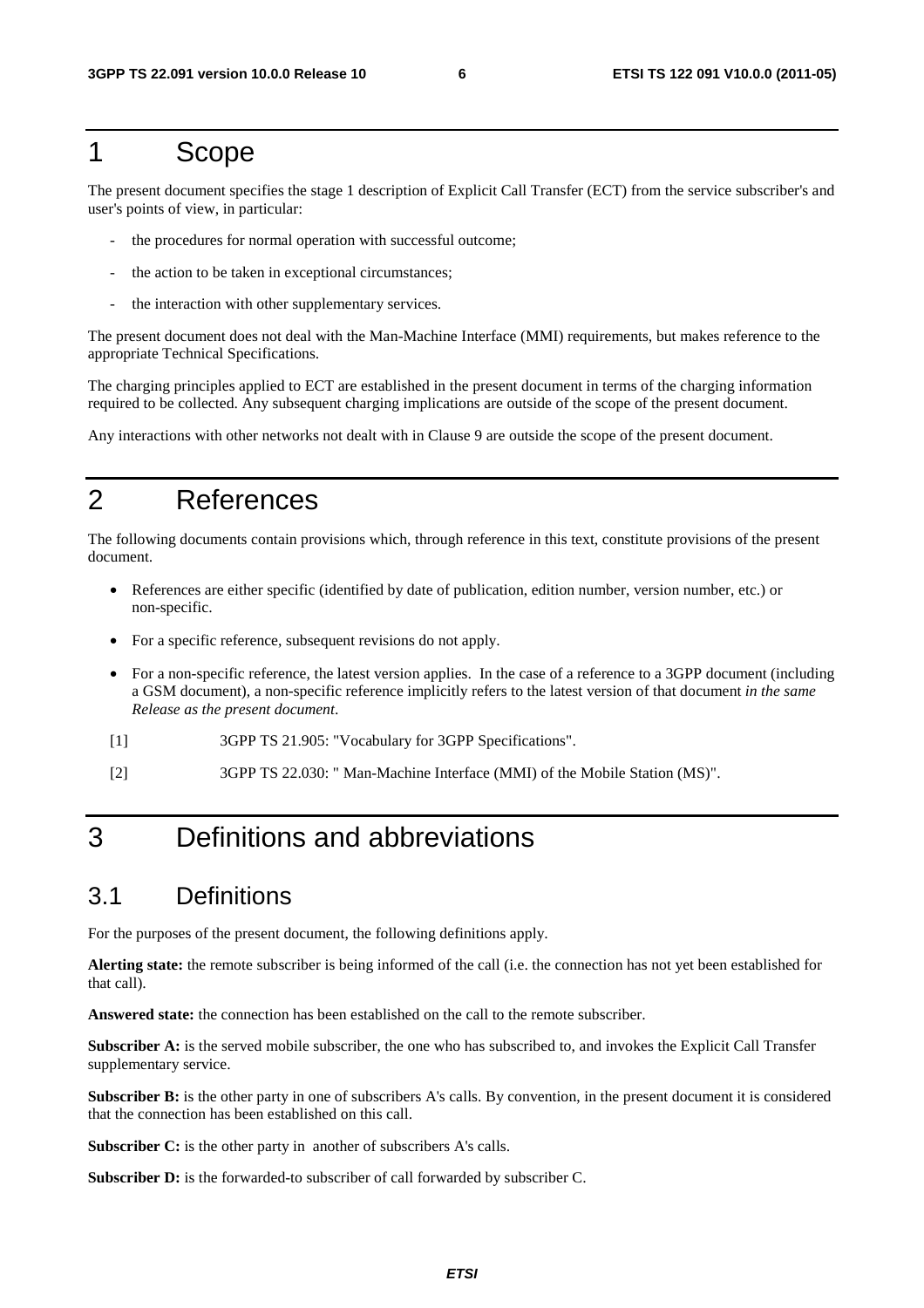NOTE: Each of subscriber B, C and D can be a mobile or a fixed subscriber, and each of them is referred to as "remote party".

**Successful invocation:** The ECT supplementary service is successfully invoked if the outcome of all checks (e.g. subscription, states of calls, resources) performed by the network on the received ECT request from the served subscriber are successful.

#### 3.2 Abbreviations

All abbreviations used within the present document are given in 3GPP TS 21.905 [1].

#### 4 Description

The ECT supplementary service enables the served mobile subscriber (subscriber A) who has two calls , each of which can be an incoming or outgoing call, to connect the other parties in the two calls and release the served mobile subscribers own connection.

Prior to transfer, the connection shall have been established on the call between subscriber A and subscriber B. On the call between subscriber A and subscriber C, either the connection shall have been established prior to transfer, or, as a network option, transfer can occur while subscriber C is being informed of the call (i.e. the connection has not yet been established.)

#### 4.1 Applicability to telecommunication services

This service is applicable to telephony (TS:11) only.

### 5 Normal operation with successful outcome

#### 5.1 Provision

The supplementary service shall be provided after pre-arrangement with the service provider.

The provision of the Call Hold (HOLD) supplementary service is also required.

#### 5.2 Withdrawal

The supplementary service shall be withdrawn at the subscriber request or for service provider reasons.

#### 5.3 Registration

Not applicable.

#### 5.4 Erasure

Not applicable.

#### 5.5 Activation

The supplementary service shall be activated by the service provider as a result of provision.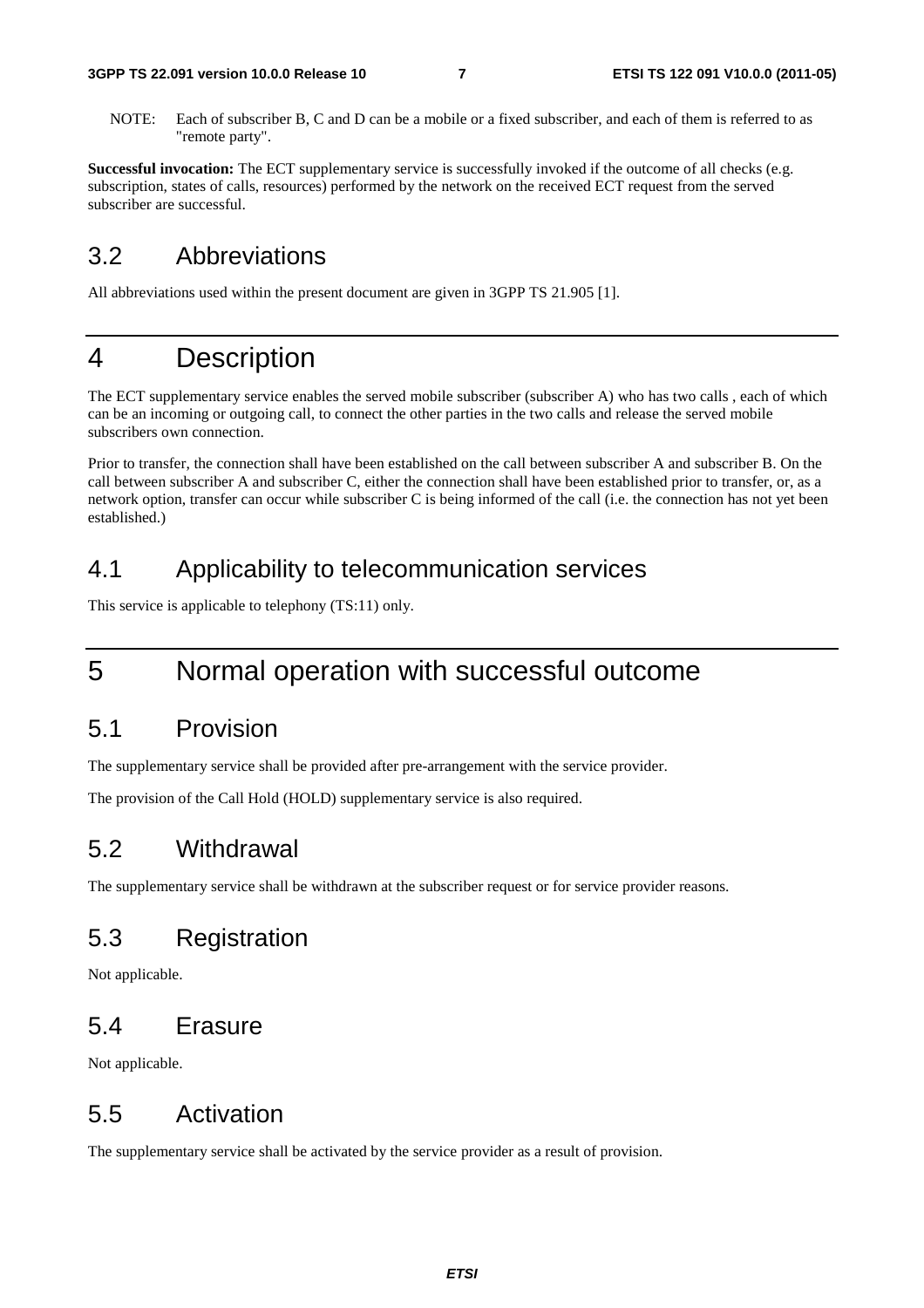### 5.6 Deactivation

The supplementary service shall be deactivated by the service provider as a result of withdrawal.

### 5.7 Invocation

ECT shall be invoked by the served mobile subscriber by use of a control procedure as described in TS 22.030 [2].

# 5.8 Normal operation

The served mobile subscriber (subscriber A) who has two calls (one with subscriber B and one with subscriber C), each of which can be an incoming call or an outgoing call, can request the invocation of the ECT supplementary service with respect to the two calls.

The connection shall have been established on one of the calls (referred to as the call between subscriber A and subscriber B).

The ECT supplementary service can be invoked after the connection has been established on the call between subscriber A and subscriber C, and in addition, as a network option, after subscriber C has been informed of the call (i.e. an outgoing call from subscriber A to subscriber C, where the connection has not yet been established).

On successful invocation of the ECT supplementary service, the two calls between subscriber A and subscriber B and between subscriber A and subscriber C respectively shall be removed from subscriber A's access (i.e. the traffic channel and the signalling channel towards subscriber A will be released) and shall be transformed into a normal call between subscriber B and subscriber C where the state of the previously held party is changed to active without a subscriber action.

The previously held party will be informed in the normal way of the retrieve procedure.

If the network option above is supported, then if subscriber C is being informed of the call from subscriber A at the time of transfer, the call shall remain in this state at subscriber C (as a network option the ringing tone will be given to subscriber B), and when the connection is established by subscriber C, subscriber C shall be connected to subscriber B.

Subscriber A will no longer have any control of the on-going call between B and C.

The network shall inform (if possible) subscriber B and subscriber C of the occasion that call transfer has happened including the state (connection established, or user being informed of the call) of the call to the other subscriber.

If the network option above is supported, then after connection is established on a call which was transferred whilst subscriber C was being informed of that call, subscriber B shall be informed that the connection has been established on the call to subscriber C.

The line identity of subscriber B shall be indicated to subscriber C as specified in subclauses 8.1 through 8.4.

The line identity of subscriber C shall be indicated to subscriber B as specified in subclauses 8.1 through 8.4, either:

- at the time of transfer, if the connection had been established between subscriber A and subscriber C; or
- when subscriber B is informed that the connection has been established to subscriber C, if this occurs after transfer.

#### 5.9 Interrogation

Not applicable.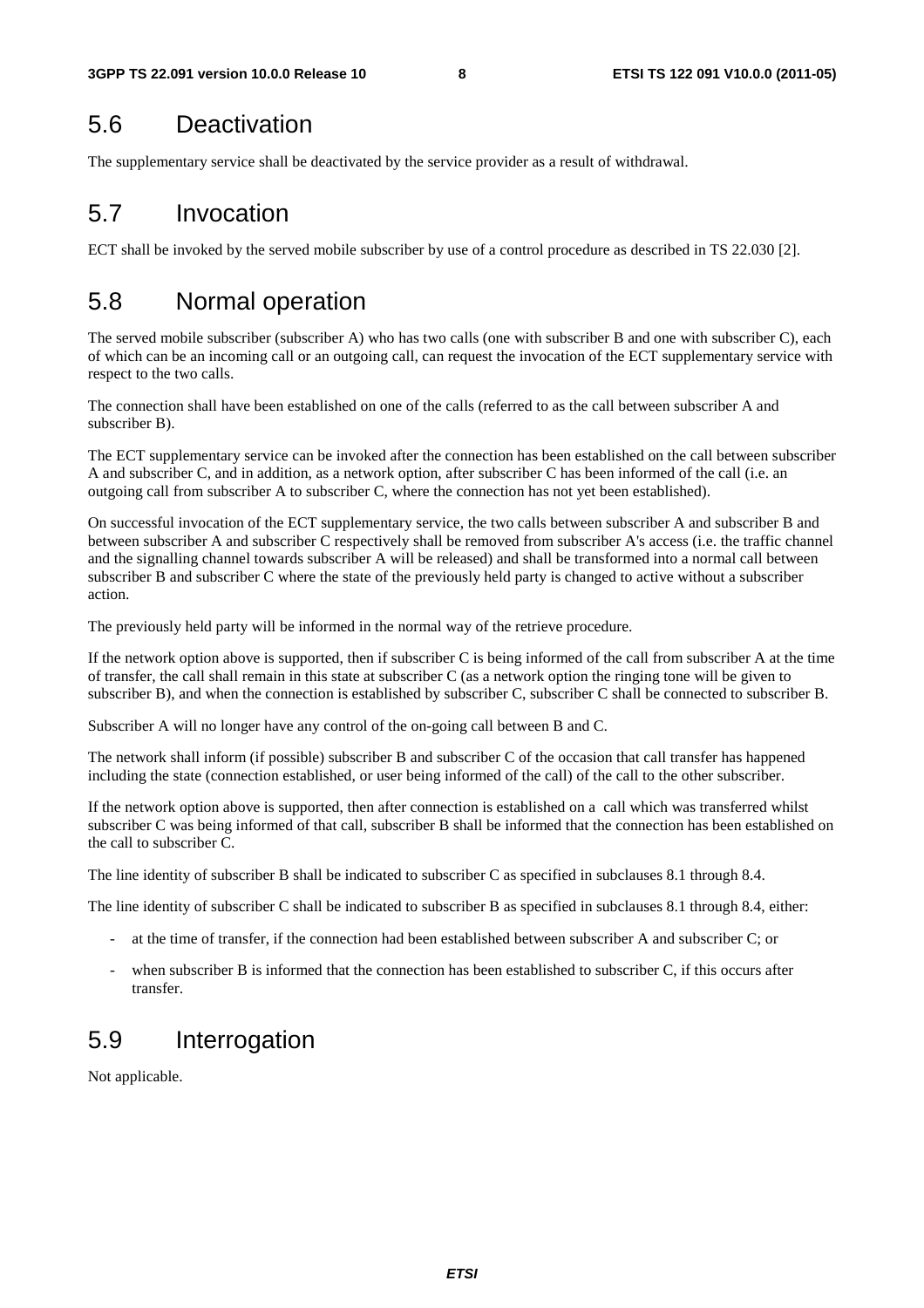#### 5.10 Charging requirements

The charging principles applicable prior to the served mobile subscribers invocation of ECT, shall also apply after the ECT supplementary service is successfully invoked, i.e. the same charging information will continue to be collected after invocation as before. The charging information for both calls shall contain an indication of successful invocation of ECT.

NOTE: There is no additional charging requirement on the interchange signalling capabilities.

#### 6 Exception procedures or unsuccessful outcome

If a mobile subscriber tries to invoke the call transfer service while not subscribed to or the network cannot provide ECT supplementary service for some other reason, an indication shall be provided to the mobile subscriber to notify the mobile subscriber with the reason of failure.

The call state is not affected and the established connection shall remain in the state prior to the request.

In the case where:

- the two calls are incompatible with the ECT request, i.e. either one of them or both are not belonging to the service TS:11 (telephony);
- if the network option is not supported and the call state is not compatible with the request, e.g. one call is not answered

the request shall be rejected by the network and the subscriber shall be notified with the reason.

The call state is not affected and the established connection shall remain in the state prior to the request.

The request for the ECT supplementary service shall be rejected if, as a network option, the network can determine that the resulting connection would contain no subscriber who is able to terminate the call.

NOTE: It may not be possible to decide if the resulting connection would have such a subscriber, e.g. when interworking between different versions of signalling systems occurs. In such cases, as a network option, the request for the ECT supplementary service may be accepted, or rejected. If the request for the ECT supplementary service is accepted in this case, the network may employ other means to control this situation (e.g. time supervision). The procedures for this are outside the scope of the present document.

# 7 Alternate procedures

For further study.

# 8 Interaction with other supplementary services

#### 8.1 Calling Line Identification Presentation (CLIP)

If subscriber A originated the call between subscribers A and B, and subscriber B subscribes to CLIP, subscriber C's identity shall be presented to subscriber B, subject to subscriber C's line identification restrictions (see subclauses 8.2 and 8.4). If the connection has been established on the call between subscribers A and C before ECT is invoked, subscriber C's identity shall be presented when ECT is invoked. If the connection is established on the call between subscribers A and C after ECT is invoked, subscriber C's identity shall be presented when the connection on that call is established.

If subscriber A originated the call between subscribers A and C, and subscriber C subscribes to CLIP, subscriber B's identity shall be presented to subscriber C, subject to subscriber B's line identification restrictions (see subclauses 8.2 and 8.4) when ECT is invoked.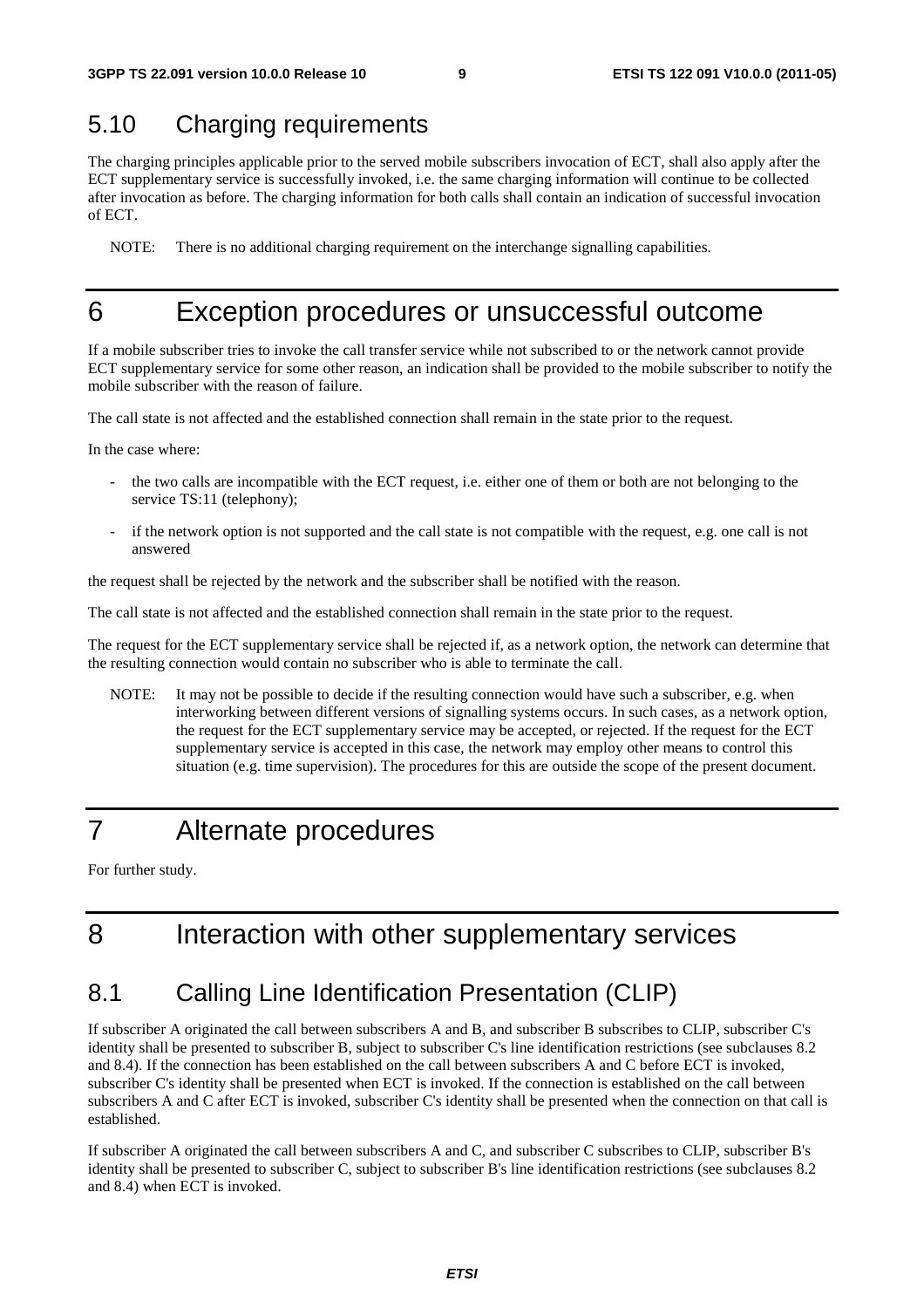#### 8.2 Calling Line Identification Restriction (CLIR)

If subscriber B originated the call between subscribers A and B, and subscriber B subscribes to CLIR, presentation of subscriber B's identity to subscriber C shall be controlled by that subscription. Subscriber B's serving network may also provide information on the cause of no CLI.

If subscriber C originated the call between subscribers A and C, and subscriber C subscribes to CLIR, presentation of subscriber C's identity to subscriber B shall be controlled by that subscription. Subscriber C's serving network may also provide information on the cause of no CLI.

#### 8.3 Connected Line Identification Presentation (COLP)

If subscriber B originated the call between subscribers A and B, and subscriber B subscribes to COLP, subscriber C's identity shall be presented to subscriber B, subject to subscriber C's line identification restrictions (see subclauses 8.2 and 8.4). If the connection has been established on the call between subscribers A and C before ECT is invoked, subscriber C's identity shall be presented when ECT is invoked. If the connection is established on the call between subscribers A and C after ECT is invoked, subscriber C's identity shall be presented when the connection on that call is established.

If subscriber C originated the call between subscribers A and C, and subscriber C subscribes to COLP, subscriber B's identity shall be presented to subscriber C, subject to subscriber B's line identification restrictions (see subclauses 8.2 and 8.4) when ECT is invoked.

#### 8.4 Connected Line Identification Restriction (COLR)

If subscriber A originated the call between subscribers A and B, and subscriber B subscribes to COLR, presentation of subscriber B's identity to subscriber C shall be controlled by that subscription.

If subscriber A originated the call between subscribers A and C, and subscriber C subscribes to COLR, presentation of subscriber C's identity to subscriber B shall be controlled by that subscription.

# 8.5 Call Forwarding Unconditional (CFU)

No impact.

# 8.6 Call Forwarding on mobile subscriber Busy (CFB)

Where a network supports the option to transfer a call for which the connection has been established to a subscriber C to which the connection has not yet been established, the transferred call will be forwarded to a forwarded-to subscriber D if the CFB condition at subscriber C (i.e. UDUB) applies.

For a call that is forwarded due to CFB after ECT is invoked, the sending of line identities to subscriber B and forwarded-to subscriber D respectively shall correspond to what is specified for the B and C subscribers in subclauses 8.1 through 8.4, i.e. replacing 'subscriber C' with 'the forwarded-to subscriber D' in the text.

# 8.7 Call Forwarding on No Reply (CFNRy)

The CFNRy timer at C is not restarted after the transfer has taken place.

Where a network supports the option to transfer a call for which the connection has been established to a subscriber C to which the connection has not yet been established, the transferred call will be forwarded to a forwarded-to subscriber D if the call forwarding no reply timer expires.

For a call that is forwarded due to CFNRy after ECT is invoked, the sending of line identities to subscriber B and forwarded-to subscriber D respectively shall correspond to what is specified for the B and C subscribers in subclauses 8.1 through 8.4, i.e. replacing 'subscriber C' with 'the forwarded-to subscriber D' in the text.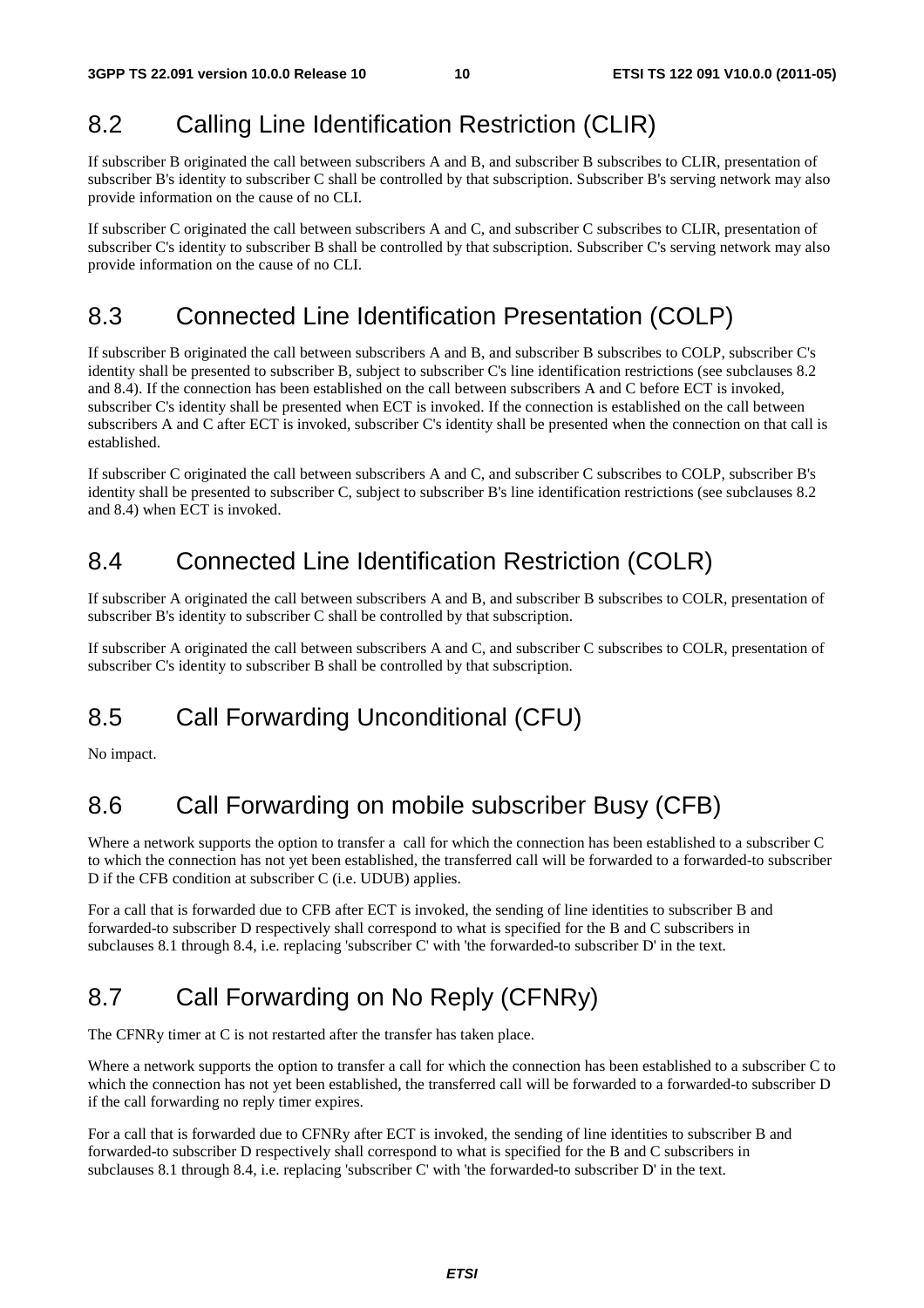#### 8.8 Call Forwarding on mobile subscriber Not Reachable (CFNRc)

No impact.

#### 8.9 Call Waiting (CW)

No impact, any party may receive a CW indication before, during or after the calls are transferred.

NOTE: After execution of ECT the served subscribers access is free for receiving calls without a CW indication.

If subscriber A has one active, one held and one waiting call, then once ECT of the held and active calls has been successfully completed, subscriber A shall be offered the normal notification that there is a new call, as for a normal terminating call.

If the call to subscriber C meets the waiting state at C, the subscriber B shall be informed after successful transfer about the waiting status at subscriber C.

#### 8.10 Call Hold (HOLD)

No impact, if either subscriber B or C have put their call to the served subscriber A on hold prior to the transfer, the resulting transferred call shall remain on hold by that subscriber. In this case the remote parties shall not be informed of the held state on the call.

#### 8.11 Multi-party (MPTY) service

A served mobile subscriber who has invoked MPTY supplementary service is not allowed to invoke the ECT supplementary service.

This is due to the fact that the MPTY functionality can not be subject to call transfer at all.

Any of the remote parties is allowed to invoke ECT.

#### 8.12 Closed User Group (CUG)

The two calls shall use the same closed user group for the transfer to be successful.

NOTE: Closed user group restrictions between subscribers will have been checked when the first call is established. Similarly, closed user group restrictions between subscribers will have been checked when established the second call.

### 8.13 Advice of Charge (AoC)

Served mobile subscriber:

- if call transfer is successfully accepted by the network, subscriber A will be disconnected, and therefore AoC processing at subscribers A Mobile Station will be stopped;
- for the combination AoC charging level and ECT, it is strongly recommended not to subscribe to both supplementary services at the same time.

Remote mobile subscriber:

any AoC service at the remote sides will continue to calculate the charging information according to the original call.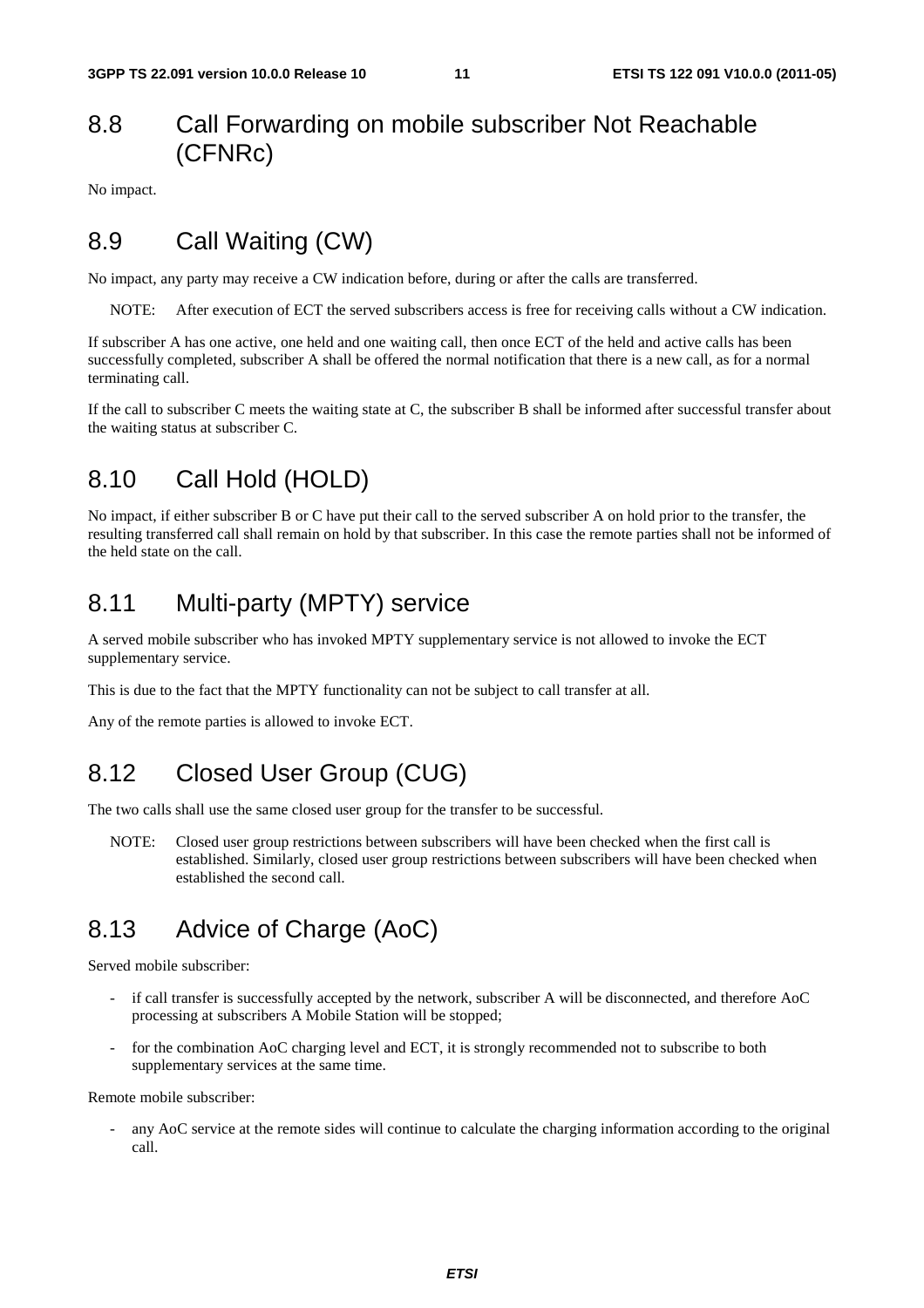# 8.14 Barring of All Outgoing Calls (BAOC)

No impact.

#### 8.15 Barring of all Outgoing International Calls (BOIC)

No impact.

NOTE: If transfer occurs successfully at subscriber A, the barring programs at the remote subscribers cannot be checked again.

#### 8.16 Barring of all Outgoing International Calls except those direct to the Home PLMN Country (BOIC-exHC)

No impact.

#### 8.17 Barring of All Incoming Calls (BAIC)

No impact.

#### 8.18 Barring of Incoming Calls when roaming outside the home PLMN country (BIC-Roam)

No impact.

### 8.19 Call Transfer (CT)

No impact.

The ECT supplementary service can be invoked simultaneously by the users on a call for which the connection has been established, but this is not regarded as a normal situation. The network will not be required to prevent this occurring, but likewise cannot guarantee that the indications supplied to the users involved will be sensible to those users. There can be more than one indication generated due to multiple invocations of the ECT supplementary service and the arrival of such indications is dependent on the timing of their invocation by the users involved in the call. The network shall transfer these indications when they are generated.

Therefore, both mobile subscribers (subscriber A and subscriber B) in a normal call, who have each subscribed to the ECT supplementary service, can simultaneous transfer the call. That is, if subscriber A and subscriber B are involved in a call on which the connection has been established, subscriber A can transfer the call to user C and subscriber B can transfer the call to user D.

NOTE: Mechanisms which prevent the ECT supplementary service from resulting in a connection which contains no subscriber able to terminate the call may result in rejection of simultaneous requests to invoke the ECT supplementary service by the subscribers involved in the call.

# 9 Interworking considerations

The operation of this supplementary service is not affected by the nature of the far end of the connections.

NOTE: In some networks the indication to the remote parties about the invocation of ECT may not be supported.

NOTE: If transfer occurs successfully at subscriber A, the barring programs at the remote subscribers cannot be checked again.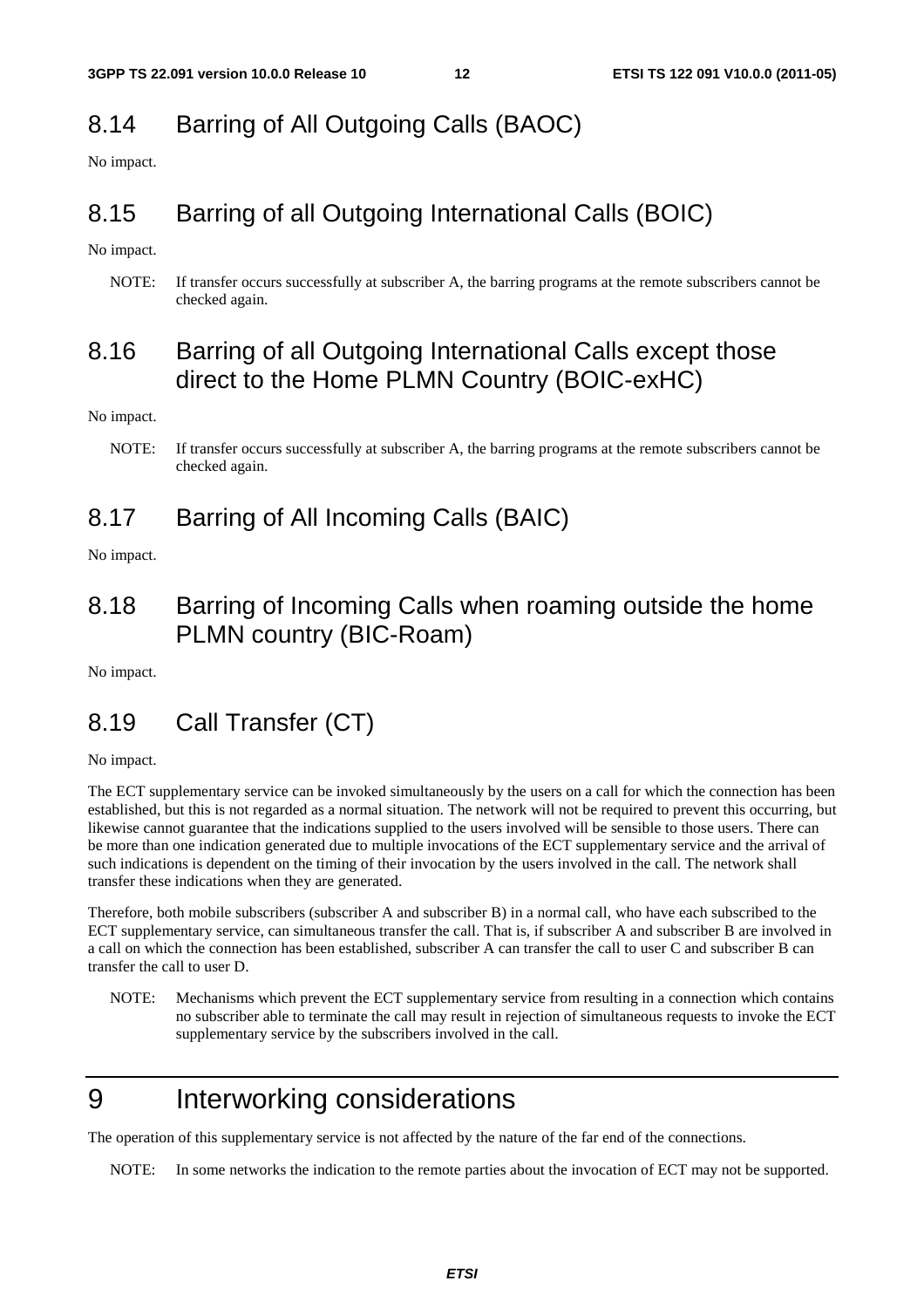# Annex A (informative): Deviations of PLMN ECT to the ISDN specifications of ECT

# A.1 Subclause 4.1 Applicability to telecommunication services

This service is applicable to Telephony (TS:11) only.

**NA1 states**: applicable to all circuit switched basic telecommunication services.

# A.2 Subclause 5.8 Normal operation

The NOTE describing the Call Hold scenario is not included in the 3GPP stage 1 specifications.

In 3GPP specifications there a explicit explanation that the previously held party shall be informed of the retrieve procedure.

**NA1:** there is no explicit description of this procedure.

In 3GPP specifications there is no explicit exchange of the subaddress of the remote parties after the successful transfer defined.

**NA1 states:** After the successful transfer of the call, the subscriber B and subscriber C can deliver if supplied their subaddress to the other subscriber.

# A.3 Subclause 6 Exception procedures or unsuccessful outcome

In the case where:

- the two calls are incompatible with ECT (either one of them or both are not Telephony service);
- the call state is not compatible with the request, e.g. one call is not answered;
- etc. (for further study).

the request will be rejected by the network and the subscriber will be notified of the cause.

**NA1 states**: It is the responsibility of the served user to ensure that the two calls are compatible.

# A.4 Subclause 8.6 and 8.7

**NA1**: There is no special definition of the impact of the interaction between CFB and CFNRy and ECT on the line identification supplementary services.

### A.5 Annexes

Annex A is missing in the ISDN specification.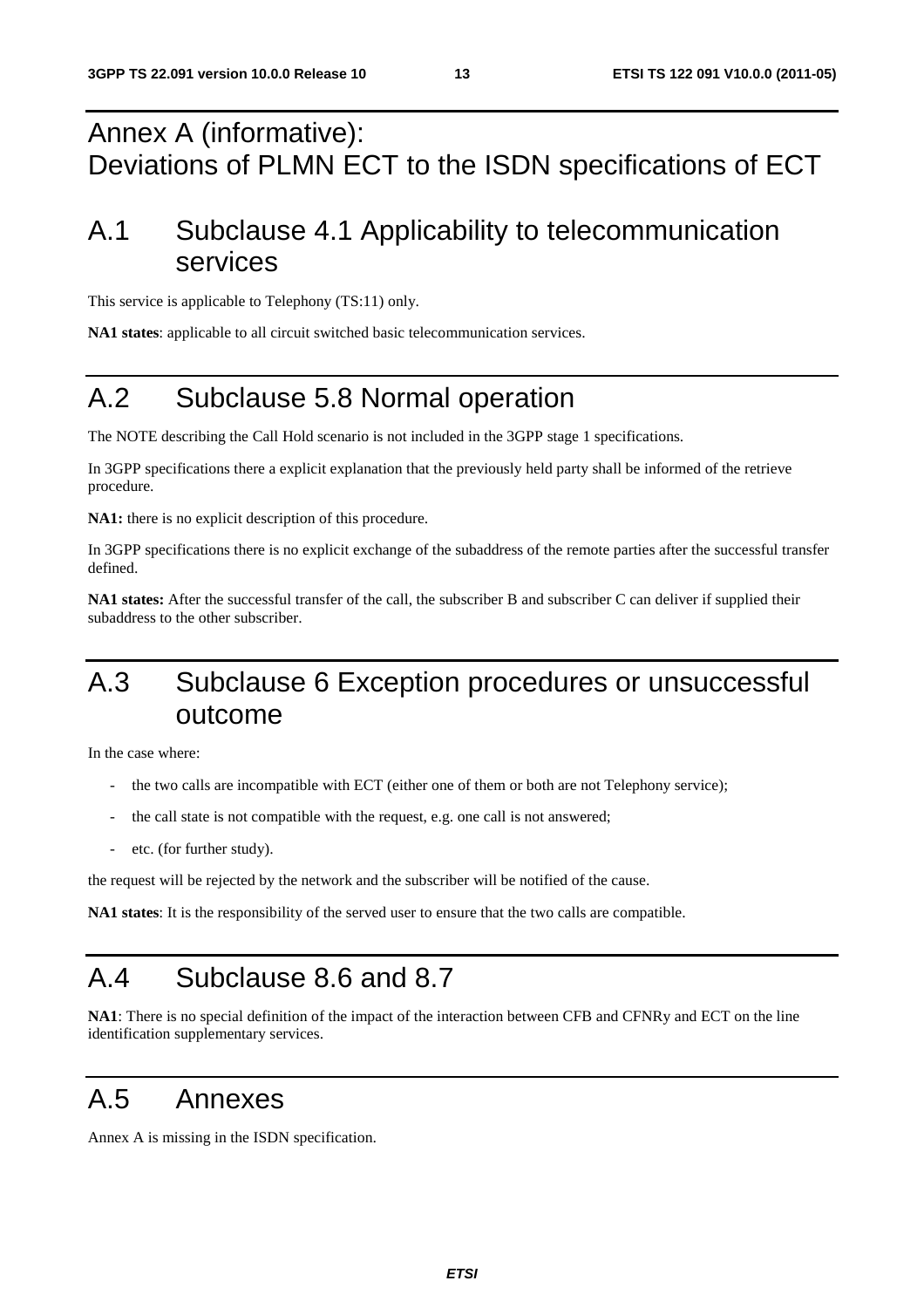# Annex B (normative): Cross Phase compatibility

As a operator option it is possible to support also the invocation of ECT by using Unstructured Supplementary Service Data (USSD).

The USSD string used should be the same as the standardised MMI code (4 SEND) for ECT.

The network shall send an indication towards the user if ECT was invoked successfully or unsuccessfully, though the mechanism for this indication is not specified.

If a remote party uses a non-ECT mobile station they may not receive the ECT notification.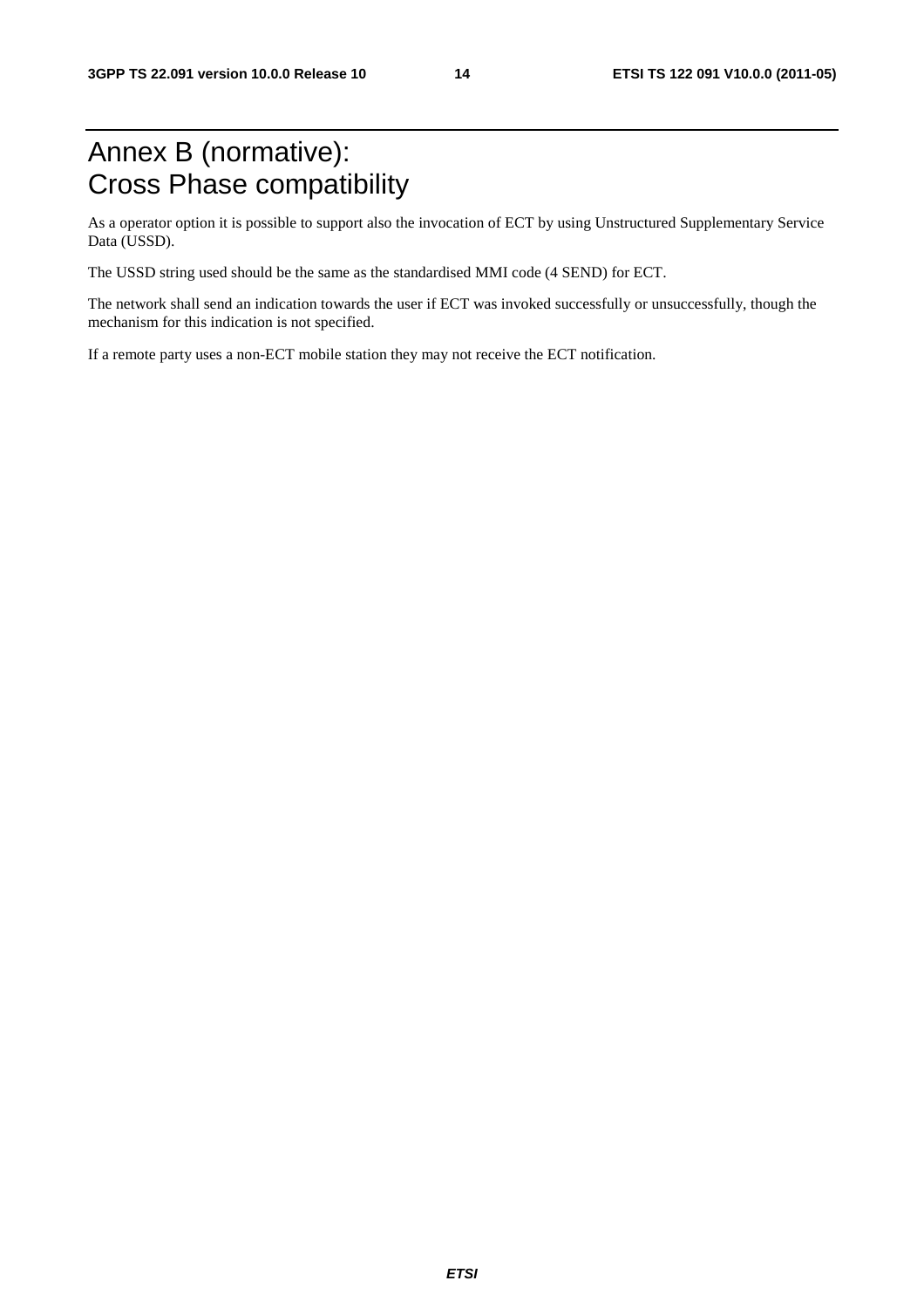# Annex C (informative): Change history

|                | <b>Change history</b> |                     |                     |           |                |       |   |                                         |       |            |                             |
|----------------|-----------------------|---------------------|---------------------|-----------|----------------|-------|---|-----------------------------------------|-------|------------|-----------------------------|
| <b>TSG SA#</b> | <b>SA Doc.</b>        | SA <sub>1</sub> Doc | <b>Spec</b>         | <b>CR</b> | <b>Rev Rel</b> |       |   | <b>Cat Subject/Comment</b>              | Old   | <b>New</b> | <b>Work</b><br><b>I</b> tem |
| Jun 1999       |                       |                     | <b>GSM</b><br>02.91 |           |                |       |   | Transferred to 3GPP SA1                 | 7.0.0 |            |                             |
| SA#04          |                       |                     | 22.091              |           |                | R99   |   |                                         |       | 3.0.0      |                             |
| SP-05          | SP-99479              | S1-99637            | 22.091              | 001       |                | R99   | D | Editorial changes for alignment         | 3.0.0 | 3.0.1      |                             |
| SP-09          | SP-000377             | S1-000587           | 22.091              | 002       |                | R99   | F | CR on CLI presentation<br>modifications | 3.0.1 | 3.1.0      |                             |
| SP-11          | SP-010065 S1-010258   |                     | 22.091              |           |                | Rel-4 |   | Transferred to 3GPP Release 4           | 3.1.0 | 4.0.0      |                             |
| SP-16          | SP-020267             | S1-021043           | 22.091              |           |                | Rel-5 |   | Updated from Rel-4 to Rel5              | 4.0.0 | 5.0.0      |                             |
| SP-26          | SP-040744 S1-040997   |                     | 22.091              |           |                | Rel-6 |   | Updated from Rel-5 to Rel-6             | 5.0.0 | 6.0.0      |                             |
| SP-36          |                       |                     | 22.091              |           |                | Rel-7 |   | Updated from Rel-6 to Rel-7             | 6.0.0 | 7.0.0      |                             |
| <b>SP-42</b>   |                       |                     |                     |           |                | Rel-8 |   | Updated from Rel-7 to Rel-8             | 7.0.0 | 8.0.0      |                             |
| $SP-46$        |                       |                     |                     |           |                |       |   | Updated to Rel-9 by MCC                 | 8.0.0 | 9.0.0      |                             |
| 2011-03        |                       |                     |                     |           |                |       |   | Update to Rel-10 version (MCC)          | 9.0.0 | 10.0.0     |                             |